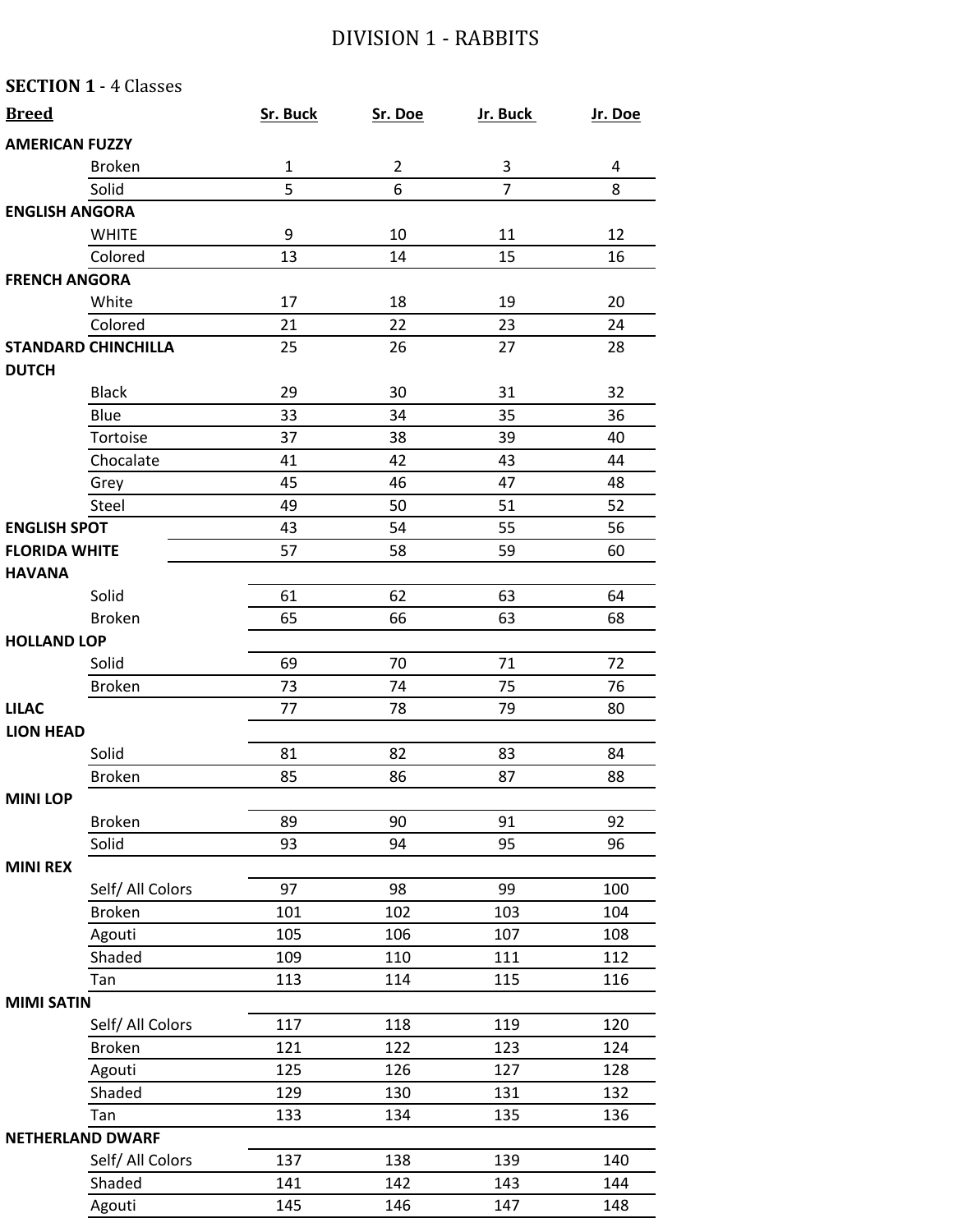|               | Tan                            | 149 | 150 | 151 | 152 |
|---------------|--------------------------------|-----|-----|-----|-----|
|               | <b>Broken</b>                  | 153 | 154 | 155 | 156 |
| <b>POLISH</b> |                                |     |     |     |     |
|               | Solid/All Colors               | 157 | 158 | 159 | 160 |
|               | <b>Broken</b>                  | 161 | 162 | 163 | 164 |
| <b>REX</b>    |                                |     |     |     |     |
|               | Self/ All Colors               | 165 | 166 | 167 | 168 |
|               | <b>Broken</b>                  | 169 | 170 | 171 | 172 |
|               | Shaded                         | 173 | 174 | 175 | 176 |
|               | Agouti                         | 177 | 178 | 179 | 180 |
|               | Tan                            | 181 | 182 | 183 | 184 |
| <b>TAN</b>    |                                | 185 | 186 | 187 | 188 |
|               | <b>ANY OTHER BREED 4 CLASS</b> | 189 | 190 | 191 | 192 |

**BEST OF BREED (SECTION 1)** (five or more in breed) ‐ *Rosette Only*

**BEST OPPOSITE OF BREED (SECTION 1)** (five or more in breed) ‐ *Rosette Only*

## **SECTION 2** - 6 Classes

| <b>Breed</b>                   | Sr. Buck | Sr. Doe | 6-8 Buck | 6-8 Doe | Jr. Buck | Jr. Doe |
|--------------------------------|----------|---------|----------|---------|----------|---------|
| <b>AMERICAN CHINCHILLA</b>     | 193      | 194     | 195      | 196     | 197      | 198     |
| <b>GIANT CHINCHILLA</b>        | 199      | 200     | 201      | 202     | 203      | 204     |
| <b>CHAMPAGNE D'ARGENT</b>      | 205      | 206     | 207      | 208     | 209      | 210     |
| <b>CRÈME D'ARGENT</b>          | 211      | 212     | 213      | 214     | 215      | 216     |
| <b>FLEMISH GIANT</b>           |          |         |          |         |          |         |
| Black, Blue, White             | 217      | 218     | 219      | 220     | 221      | 222     |
| All Others                     | 223      | 224     | 225      | 226     | 227      | 228     |
| <b>ENGLISH LOP</b>             |          |         |          |         |          |         |
| Solid                          | 229      | 230     | 231      | 232     | 233      | 234     |
| <b>Broken</b>                  | 235      | 236     | 237      | 238     | 239      | 240     |
| <b>FRENCH LOP</b>              |          |         |          |         |          |         |
| Solid                          | 241      | 242     | 243      | 244     | 245      | 246     |
| <b>Broken</b>                  | 247      | 248     | 249      | 250     | 251      | 252     |
| <b>NEW ZEALAND</b>             |          |         |          |         |          |         |
| Solid                          | 253      | 254     | 255      | 256     | 257      | 258     |
| <b>Broken</b>                  | 259      | 260     | 261      | 262     | 263      | 264     |
| <b>SATIN</b>                   |          |         |          |         |          |         |
| Self/Colors                    | 265      | 266     | 267      | 268     | 269      | 270     |
| <b>Broken</b>                  | 271      | 272     | 273      | 274     | 275      | 276     |
| Agouti                         | 277      | 278     | 279      | 280     | 281      | 282     |
| Shaded                         | 283      | 284     | 285      | 286     | 287      | 288     |
| Tan                            | 289      | 290     | 291      | 292     | 293      | 294     |
| <b>SILVER FOX</b>              | 292      | 296     | 297      | 298     | 299      | 300     |
| <b>ANY OTHER BREED 6 CLASS</b> | 301      | 302     | 303      | 304     | 305      | 306     |

**BEST OF BREED (SECTION 2)** (five of more in breed) ‐ *Rosette Only* **BEST OPPOSITE BREED** (five or mor in breed) ‐ *Rosette Only*  **BEST OF SHOW RABBIT** ‐ *Rosette and Trophy*  **RESERVE OF SHOW RABBIT** ‐ *Rosette and Trophy*